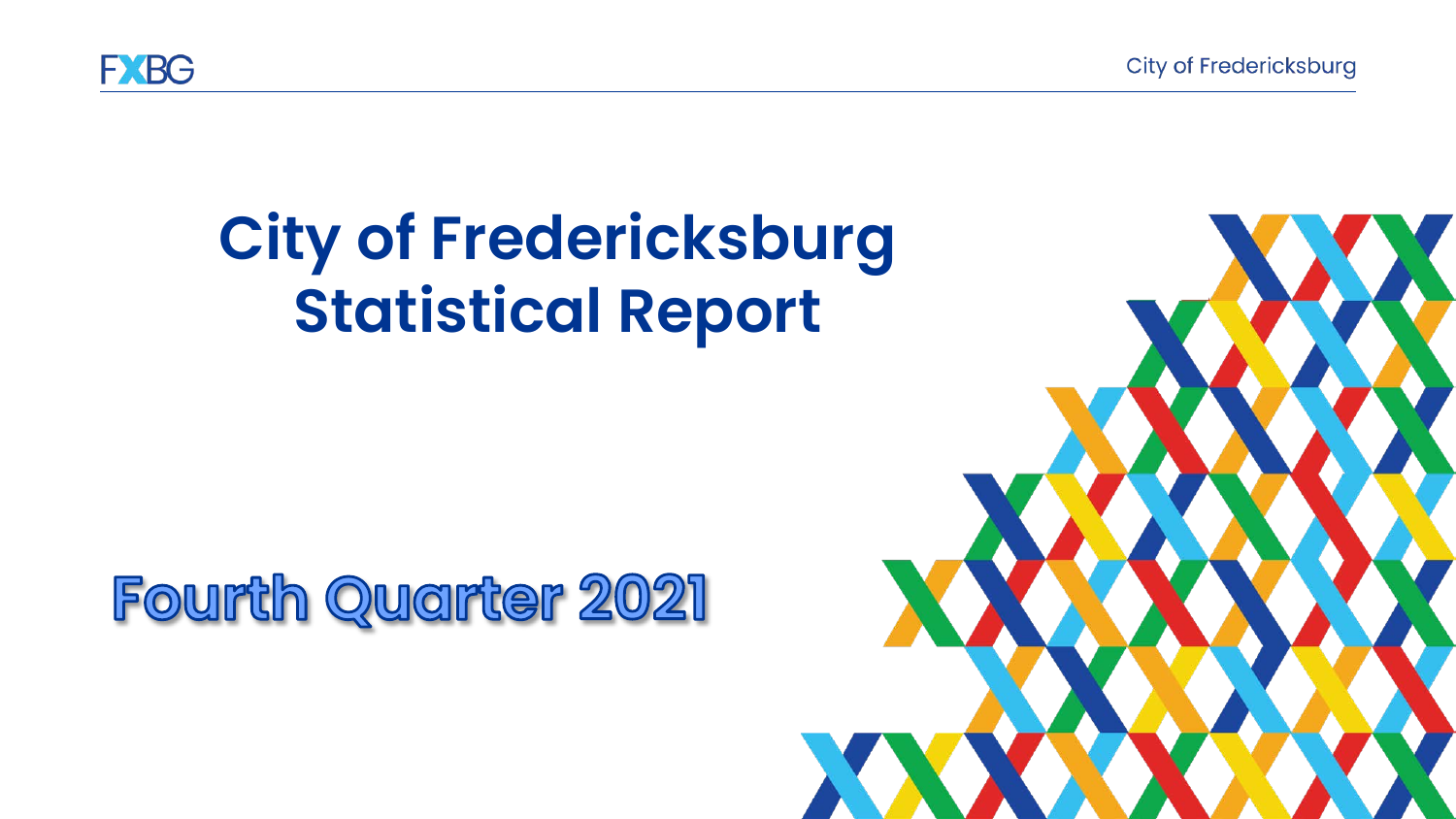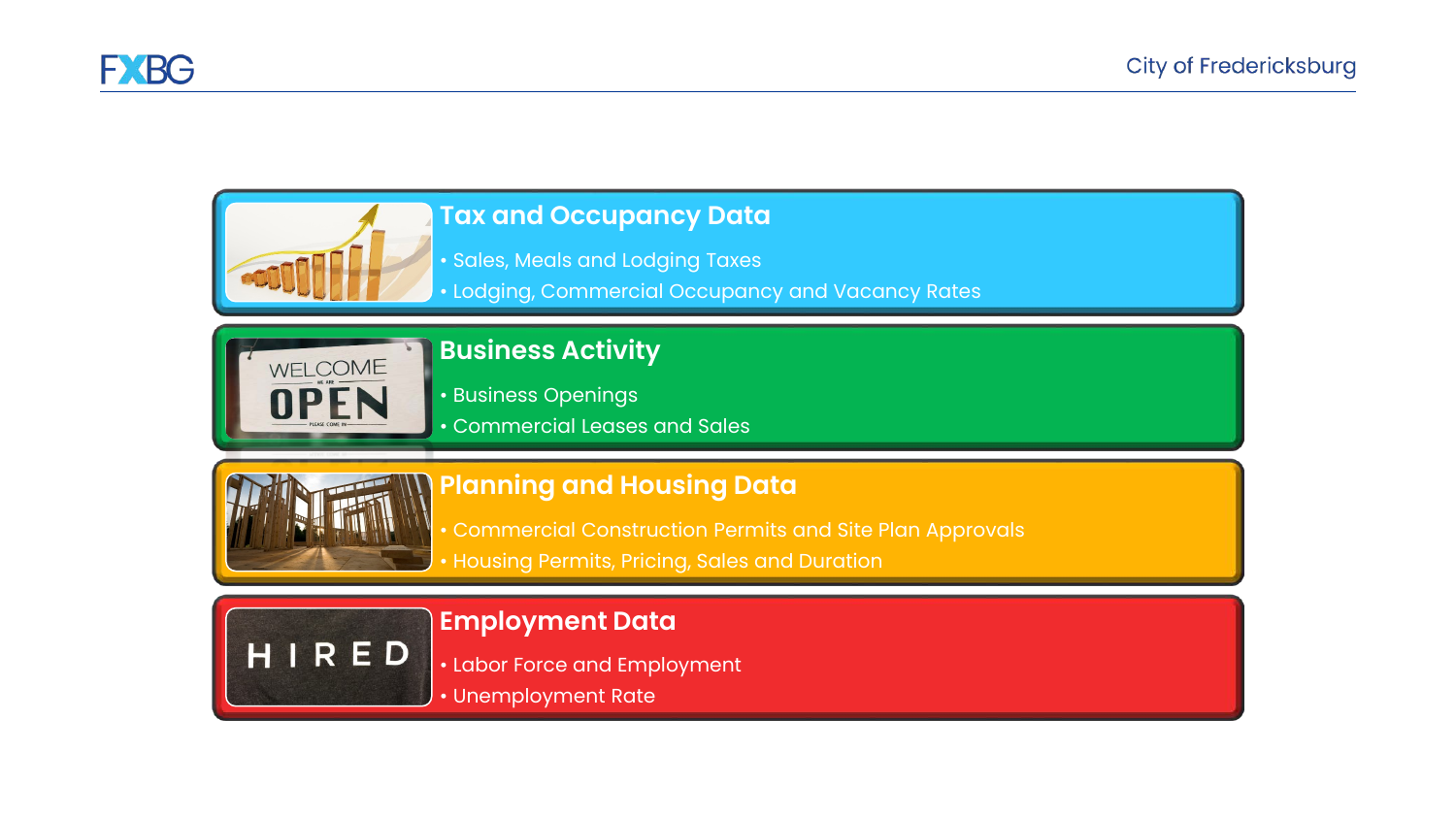

### **FXBG**

## **Sales, Meals and Lodging Tax Revenues 4th Quarter Comparison**



#### **Source: Department of Finance and Weldon Cooper Center**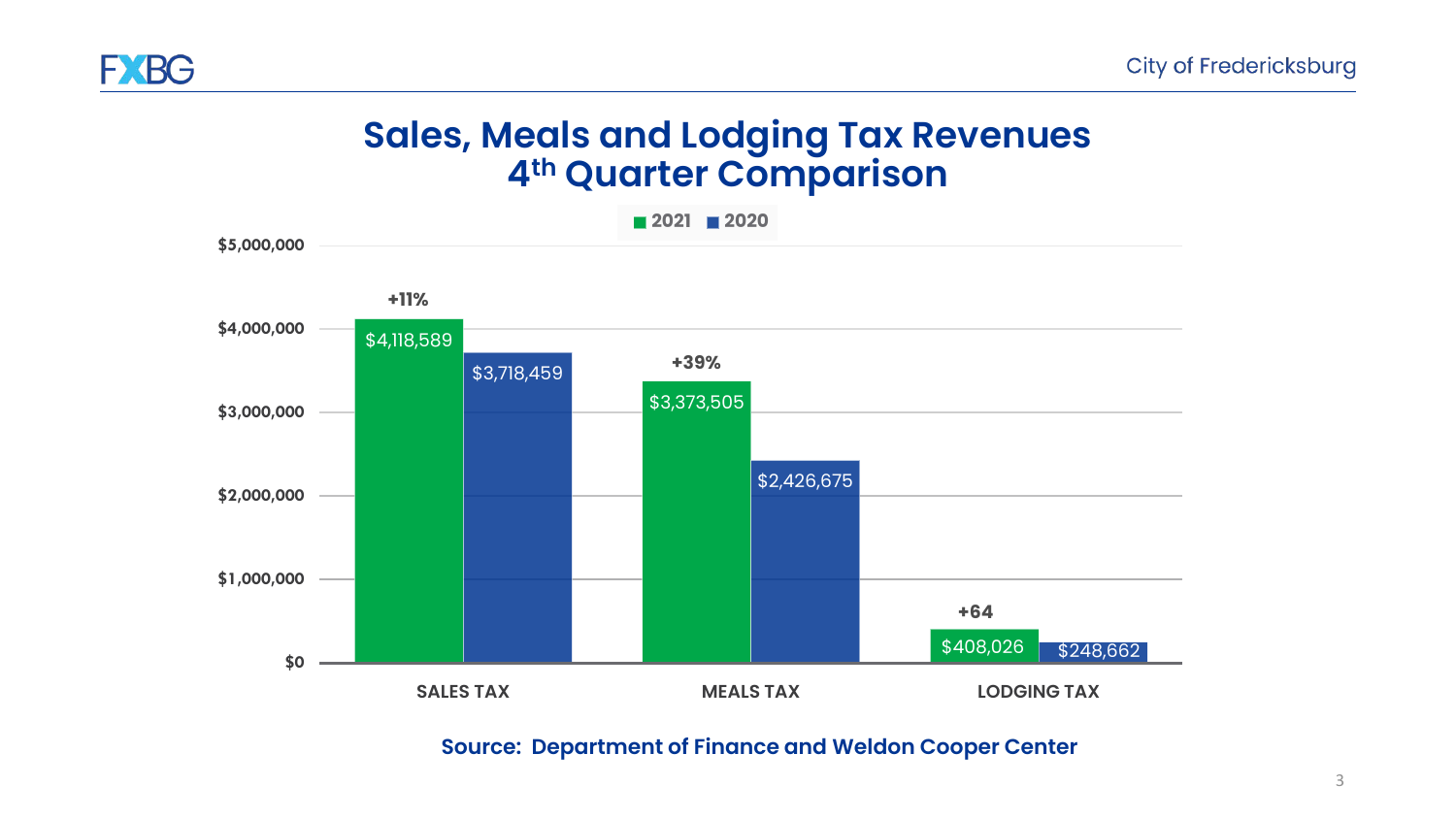

## **Sales, Meals and Lodging Tax Revenues YTD Comparison**



#### **Source: Department of Finance and Weldon Cooper Center**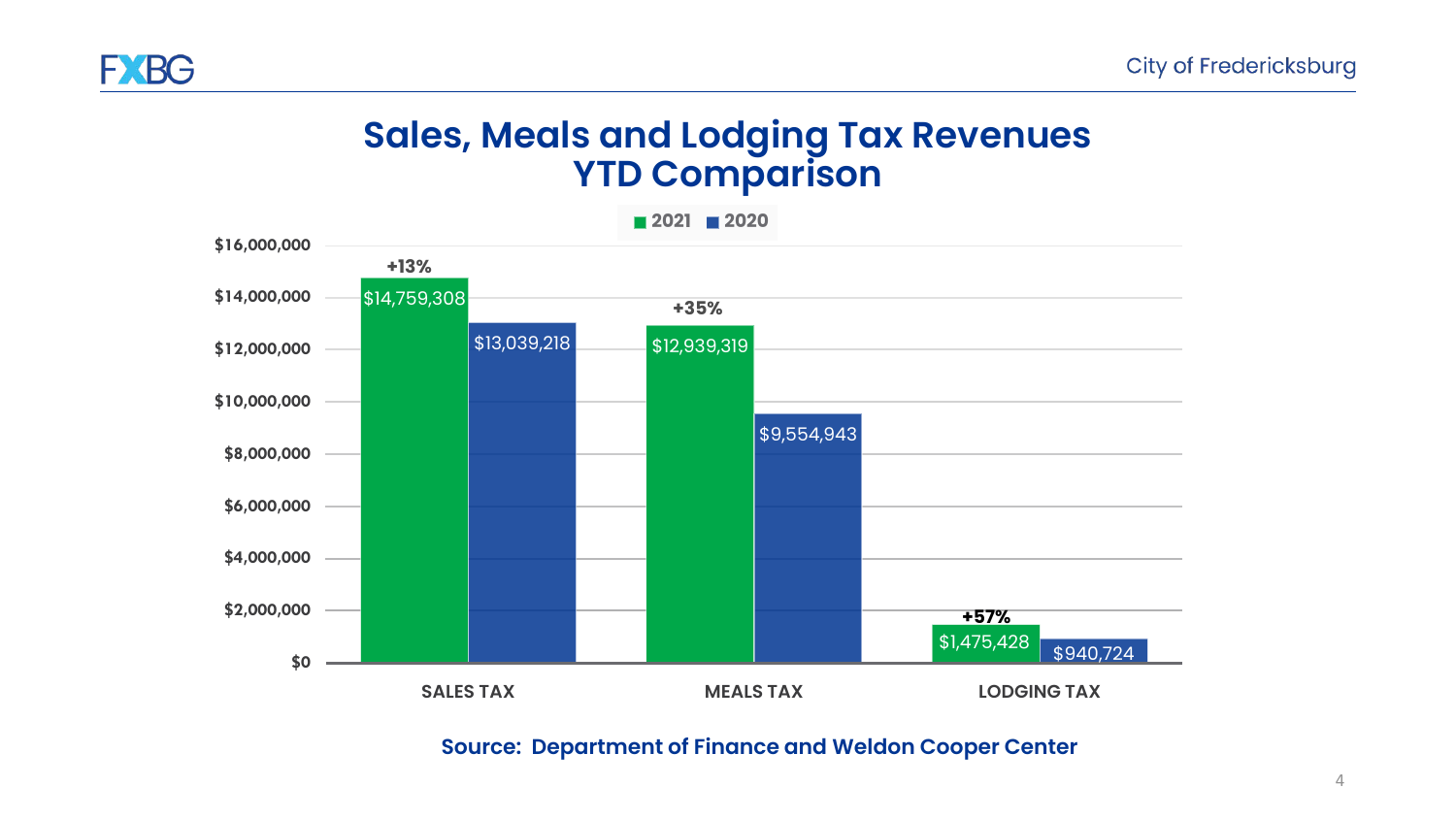

## **Lodging Data ~ Dec. 2021 vs. Dec. 2020**

| <b>Occupancy Rate</b>                                   | $\cdot$ 2021 56.9%<br>$\cdot$ 2020 48.0%     | $+8.9%$ |
|---------------------------------------------------------|----------------------------------------------|---------|
| <b>Average Daily</b><br><b>Rate</b>                     | $\cdot$ 2021 \$94.50<br>$\cdot$ 2020 \$81.40 | $+16%$  |
| <b>Revenue Per</b><br><b>Available Room</b><br>(RevPAR) | $\cdot$ 2021 \$53.77<br>$\cdot$ 2020 \$39.08 | $+37%$  |

#### **Source: Smith Travel Research**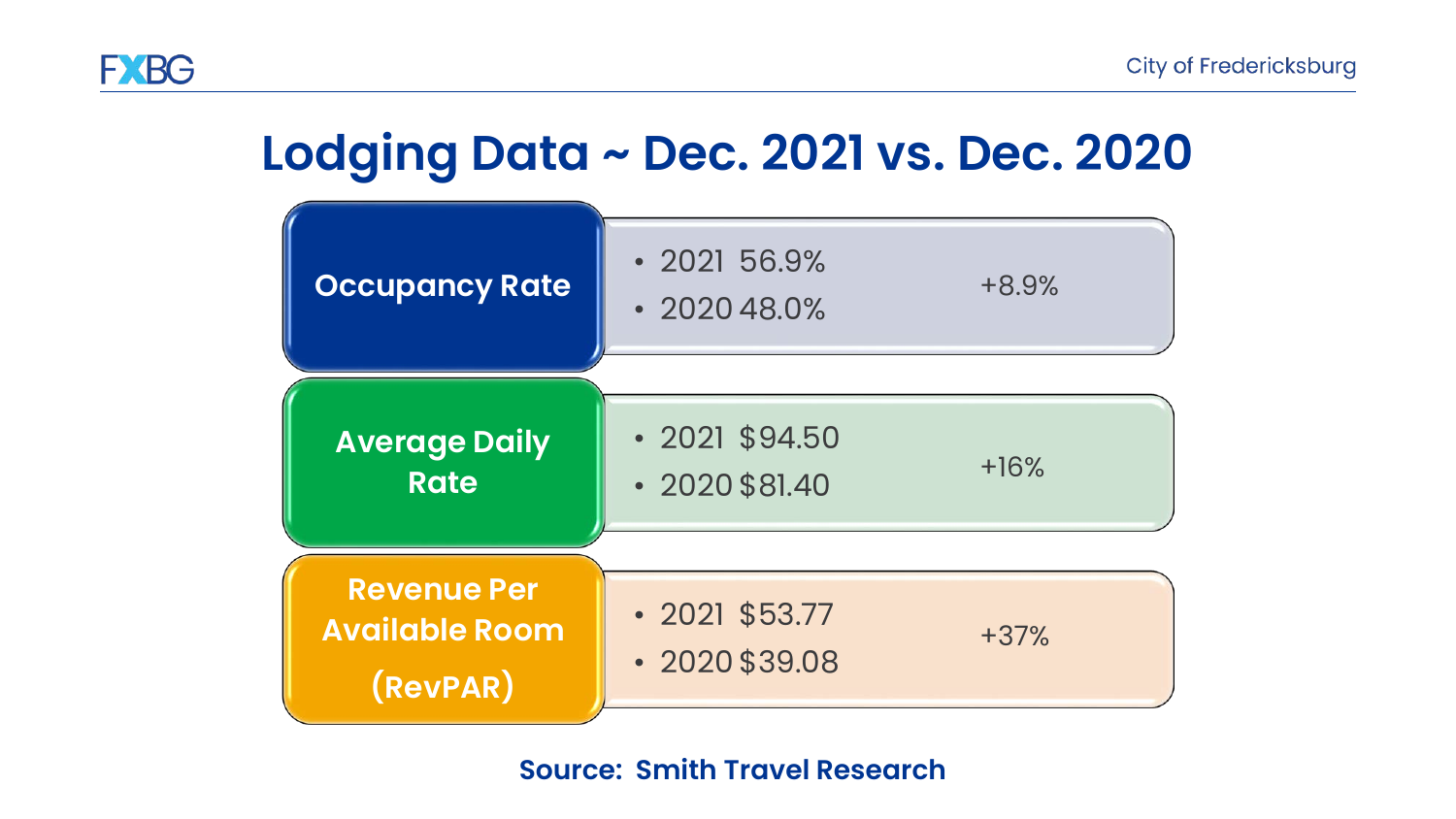## **Shopping Center Occupancy ~ 4th Quarter**

| <b>Shopping Center</b>            | <b>Total Square</b><br>Footage | Occupied Square<br>Footage | <b>Percent Occupied</b> |
|-----------------------------------|--------------------------------|----------------------------|-------------------------|
|                                   |                                |                            |                         |
| <b>Central Park</b>               | 1,888,500                      | 1,746,140                  | 92%                     |
|                                   |                                |                            |                         |
| <b>Eagle Village</b>              | 165,299                        | 132,234                    | 80%                     |
|                                   |                                |                            |                         |
| Fredericksburg Shopping Center    | 102,200                        | 55,715                     | 55%                     |
|                                   |                                |                            |                         |
| <b>Gateway Village</b>            | 327,119                        | 313,914                    | 96%                     |
|                                   |                                |                            |                         |
| <b>Greenbrier Shopping Center</b> | 161,770                        | 118,235                    | 73%                     |
|                                   |                                |                            |                         |
| Lee Plaza                         | 42,083                         | 42,083                     | 100%                    |
|                                   |                                |                            |                         |
| <b>Village Plaza</b>              | 35,035                         | 35,035                     | 100%                    |
|                                   |                                |                            |                         |
| <b>Westwood Center</b>            | 115,322                        | 110,862                    | 96%                     |
|                                   |                                |                            |                         |
| <b>Westwood Village</b>           | 29,214                         | 27,374                     | 94%                     |
|                                   |                                |                            |                         |
| <b>Cowan Center</b>               | 32,400                         | 31,200                     | 96%                     |
|                                   |                                |                            |                         |
| <b>Cowan Crossing</b>             | 34,785                         | 34,785                     | 100%                    |
| <b>Total</b>                      | 2,933,727                      | 2,647,577                  | 90%                     |

6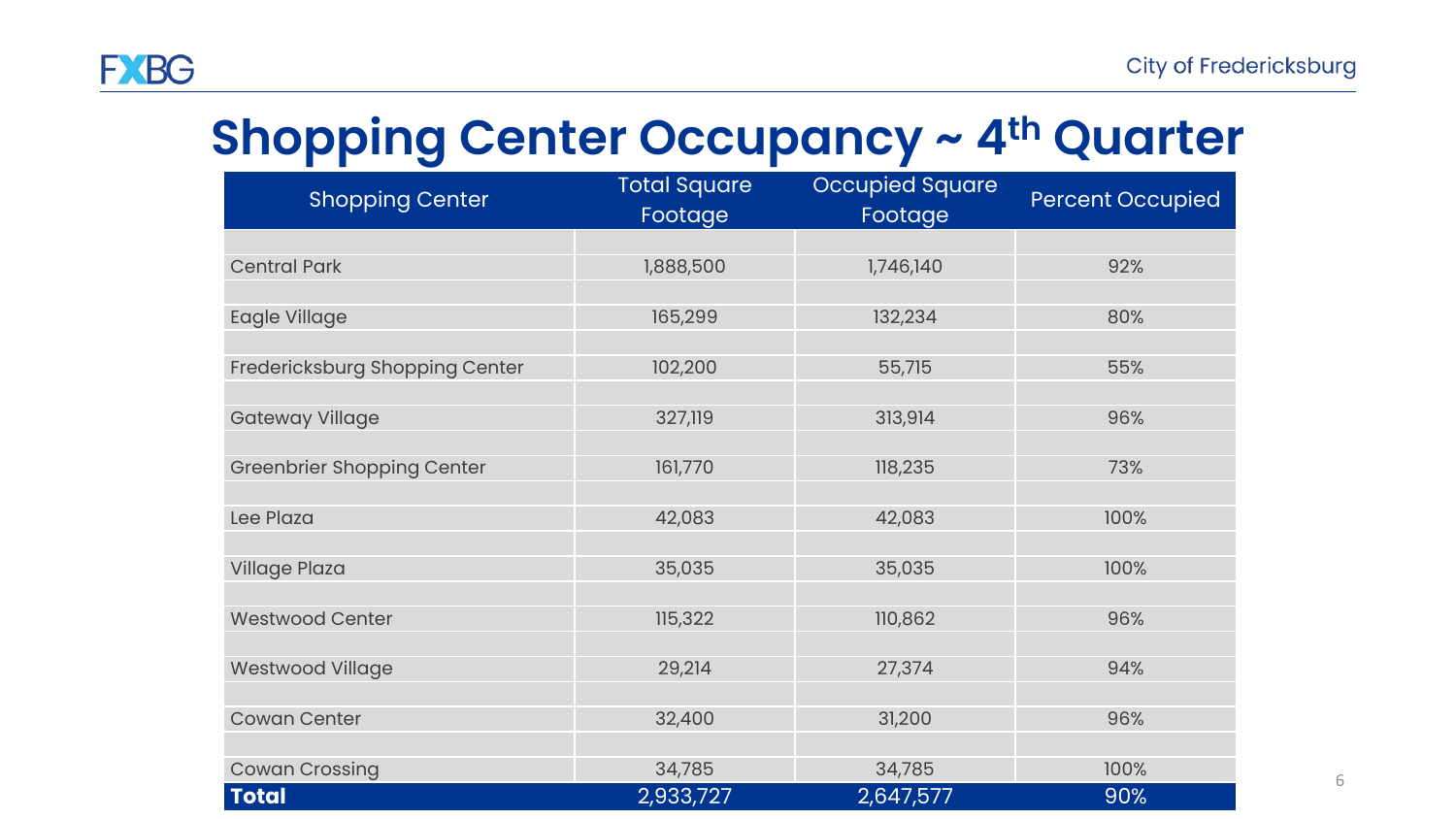

## **Downtown Retail Occupancy ~ 4th Quarter**

| Downtown Fredericksburg | <b>Number of Retail</b><br><b>Spaces</b> | <b>Number</b><br>Occupied | <b>Percent Occupied</b> |
|-------------------------|------------------------------------------|---------------------------|-------------------------|
|                         |                                          |                           |                         |
| <b>Caroline Street</b>  |                                          |                           |                         |
| $500 - 1100$ Block      | 109                                      | 108                       | 99%                     |
|                         |                                          |                           |                         |
| <b>William Street</b>   |                                          |                           |                         |
| $100 - 500$ Block       | 47                                       | 43                        | 91%                     |
| <b>Total</b>            | 156                                      | 150                       | 96%                     |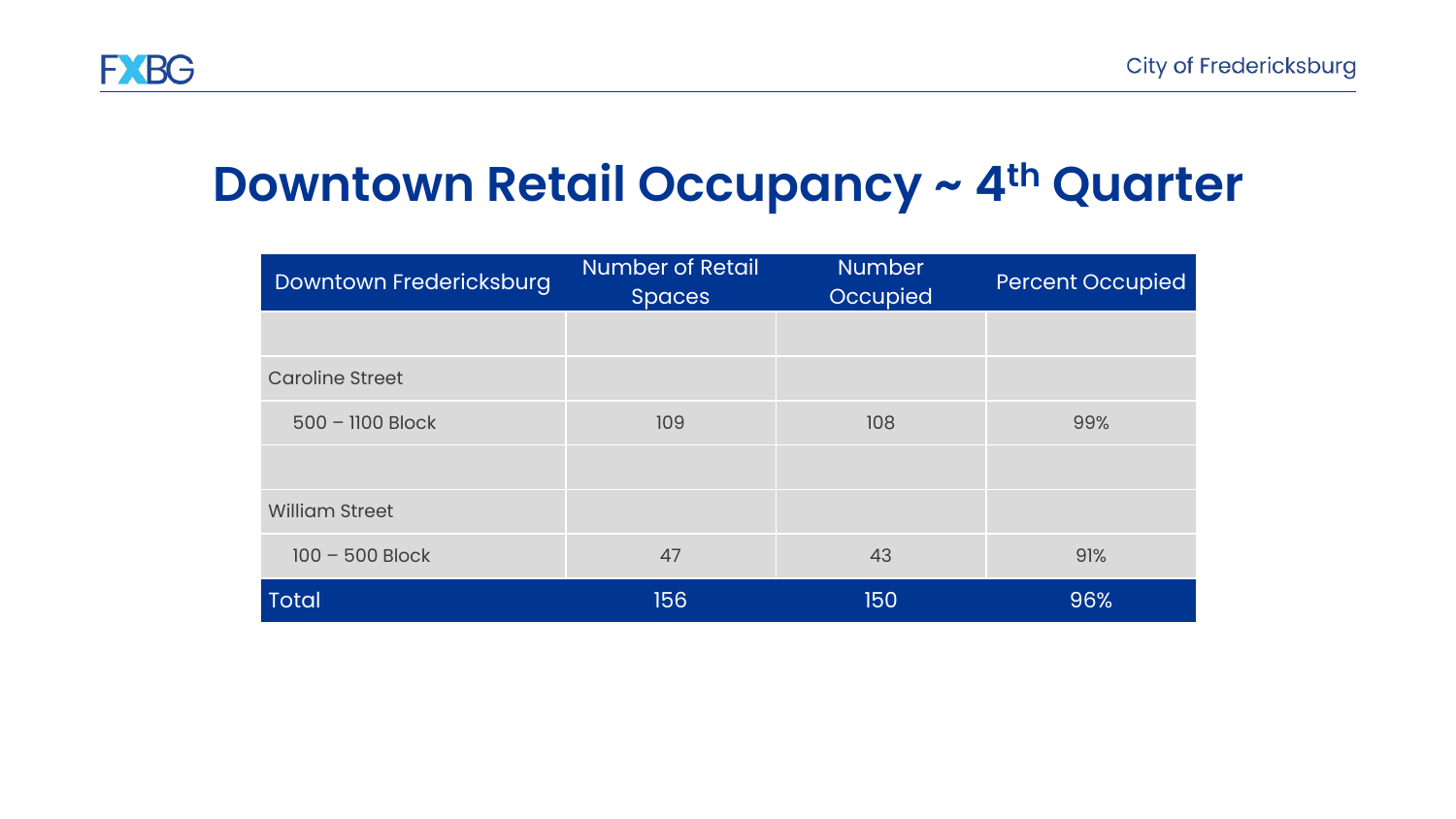

## **4th Quarter Commercial Vacancy Rates**



#### **Resource: Coldwell Banker Commercial Elite Market Reports**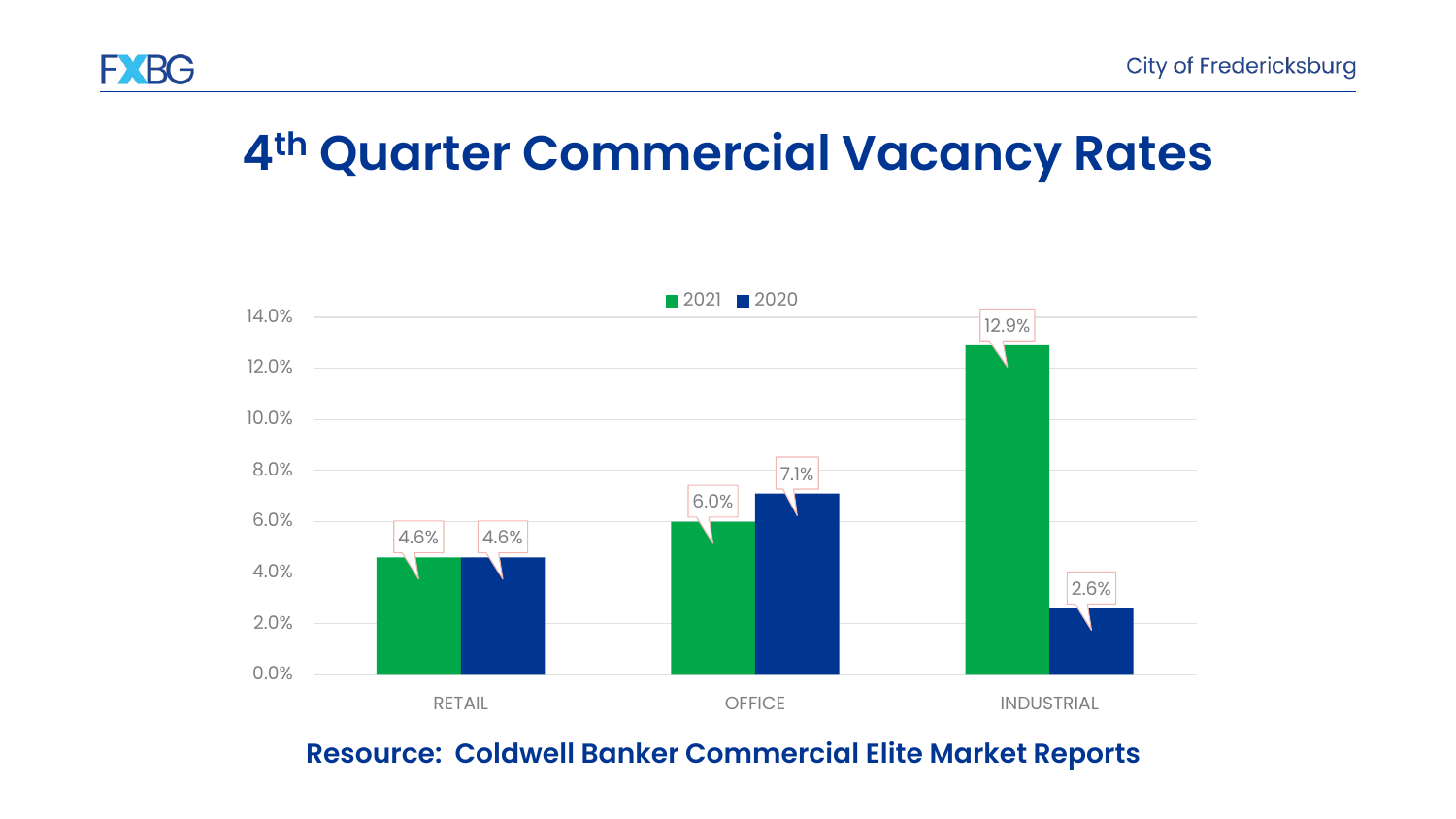

# **Business Openings/Relocations/Leases**

| <b>Business</b>                         | Square<br>Footage | <b>Type of Business</b> | <b>Address</b>               |
|-----------------------------------------|-------------------|-------------------------|------------------------------|
| <b>Melodious Music Studios, LLC</b>     | 755               | <b>Service</b>          | 1417 Parcell St.             |
| <b>America's Best Wings</b>             | 2,500             | <b>Restaurant</b>       | 1917 Plank Rd.               |
| C & F Mortgage                          | 3,978             | <b>Office</b>           | 1121-1440 Central Park Blvd. |
| <b>Evolve Management Partners, Inc.</b> | 2,200             | <b>Office</b>           | 1955 Emancipation Hwy.       |
| <b>TECX, LLC</b>                        | 1,620             | <b>Office</b>           | 1121-1440 Central Park Blvd. |
| The Salvation Army                      | 11,999            | Retail                  | 1245 Emancipation Hwy.       |
| The Port at Fredericksburg, LLC         | 8,177             | Retail                  | 106 George St.               |
| <b>Moment Diner</b>                     | 4,174             | Restaurant              | 1245 Emancipation Hwy.       |
| Mimi's Vintage Cottage                  | 1,320             | Retail                  | 2800 Princess Anne St.       |
| The Southern Bagel & Provision          | 1,700             | Restaurant              | 619 Caroline St.             |
| <b>RPLC Health Services, Inc.</b>       | 1,140             | <b>Office</b>           | 904 Princess Anne St.        |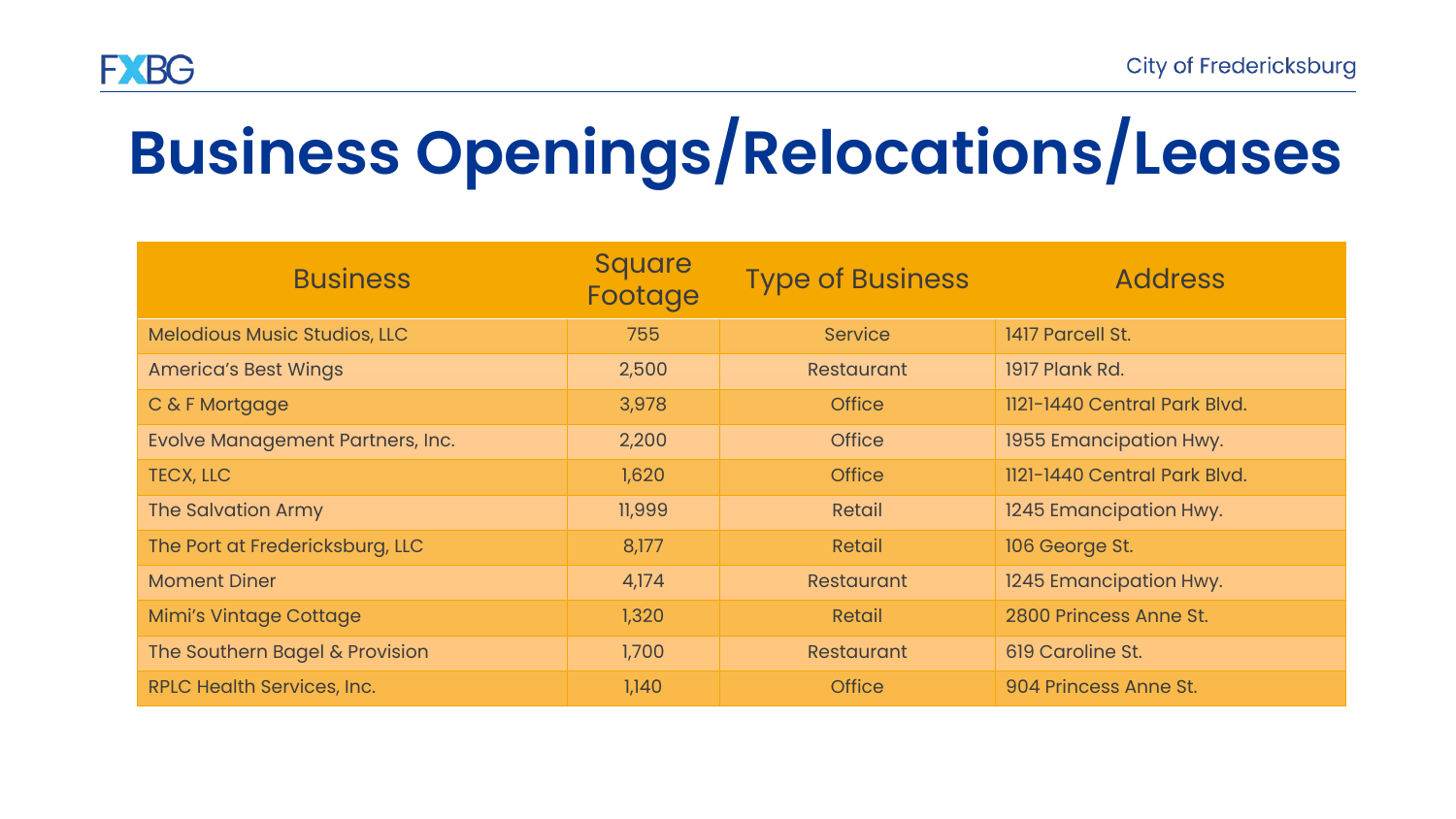

# **Business Openings/Relocations/Leases**

| <b>Business</b>                       | Square<br>Footage | Type of Business | <b>Address</b>        |
|---------------------------------------|-------------------|------------------|-----------------------|
| <b>Maria's Boutique</b>               | 1,080             | Retail           | 1990 William St.      |
| The Dragon's Den & Treasures          | 1,419             | Retail           | 1002 Caroline St.     |
| Ayree P. Rice, CPA & Associates, Inc. | 330               | <b>Office</b>    | 904 Princess Anne St. |
|                                       |                   |                  |                       |
|                                       |                   |                  |                       |
|                                       |                   |                  |                       |
|                                       |                   |                  |                       |
|                                       |                   |                  |                       |
|                                       |                   |                  |                       |
|                                       |                   |                  |                       |
| <b>Grand Total</b>                    | 42,392            |                  |                       |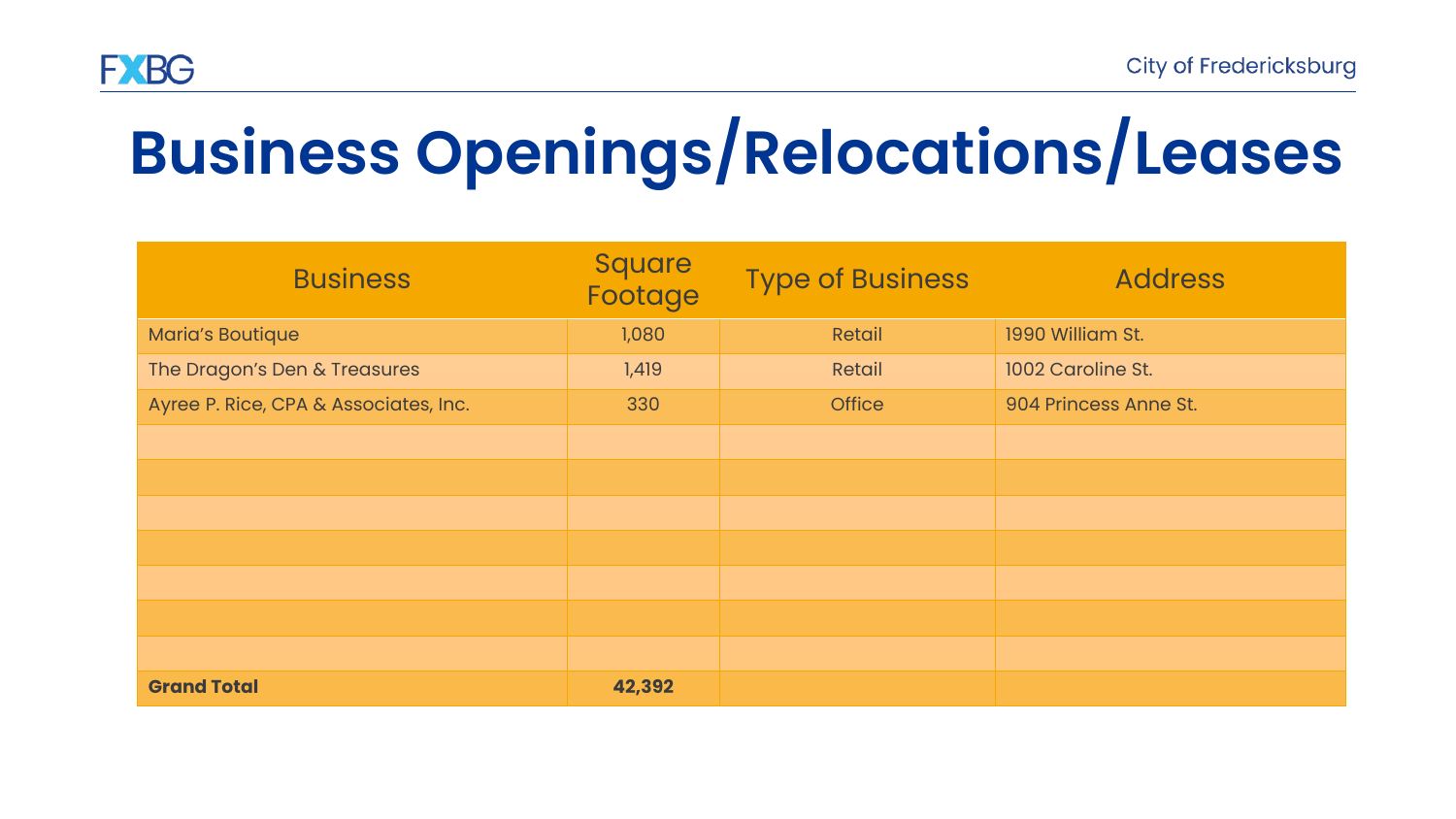

# **4th Quarter Commercial Sales**

• Eagle Hospitality. LLC to Everest Investments, LLC – 1241-1243 Emancipation Hwy. – \$10,300,000

- BLH Enterprises, Inc. to Nationwide Hotel Corporation – 1150 Dunning Mills Rd. - \$3,650,000
- Battle Creek Construction, LLC to Gabriel Joseph, LLC – 215 William St. - \$2,500,000
- Charles Street Property, LLC to Arosby, LLC – 804 Charles St. - \$880,000

## October 2021 November 2021 December 2021

- 2005 Lafayette Blvd., LLC to Miranda's Restaurant, Inc. – 2005 Lafayette Blvd. - \$425,000
- Technautics, LLC to DTG, LLC Tyler Street - \$2,225,000
- Mach II MCB Silver Portfolio to SSAP Holdings, LLC – 2851 Plank Rd. - \$2,330,000
- Timbernest, Ltd. To Sarago & Mote Holdings, LLC – 525 Caroline St. - \$2,100,000

•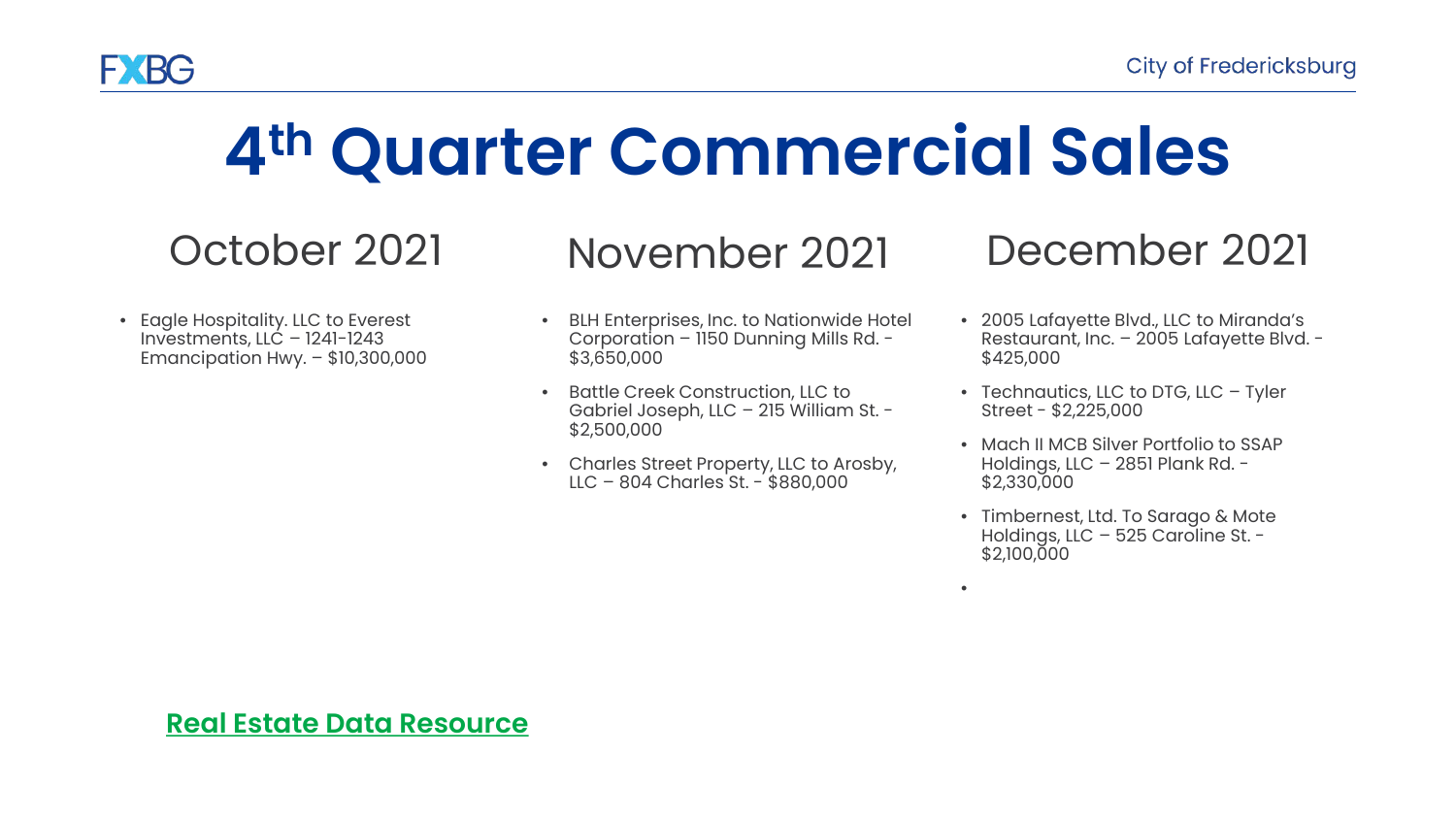

# **Planning Data**

## Commercial Construction Permits

- 1065 Hospitality Ln. Extended Stay America
- 601 William St. Harry's Ale House Build-Out
- 1094 Winchester St. Winchester Place Leasing Office Build-Out

## Site Plan Approvals

- 7-Eleven Convenience Store with Gas
- Greenchip Electronics Recycling Center
- Reclaim Arcade Food Truck Permanent Food **Truck**

#### **Source: Department of Community Planning and Building**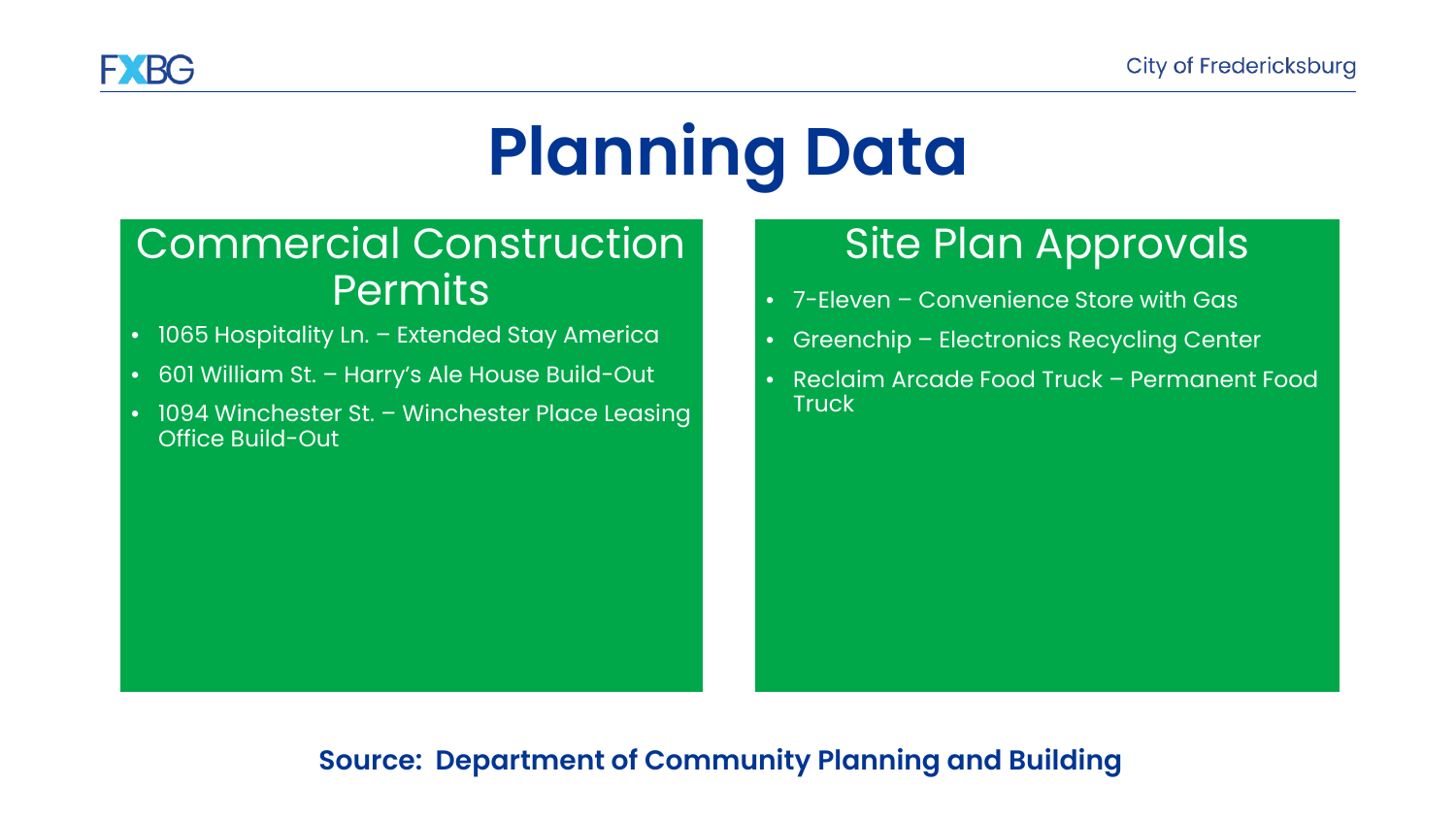

# **Housing Data**

|                                                                                        | Q4 2021   | Q4 2020   |
|----------------------------------------------------------------------------------------|-----------|-----------|
| New Single-Family<br><b>Home Building Permits</b>                                      | 40        | 31        |
| <b>Median Sold Price</b>                                                               | \$410,500 | \$400,000 |
| <b>Units Sold</b>                                                                      | 94        | 106       |
| <b>Average Days on Market</b>                                                          | 22        | 32        |
| <b>Ratio of Average Sales</b><br><b>Price to Average Original</b><br><b>List Price</b> | 98.1%     | 97.8%     |

**Source: Department of Community Planning and Building ~ Fredericksburg Area Association of Realtors**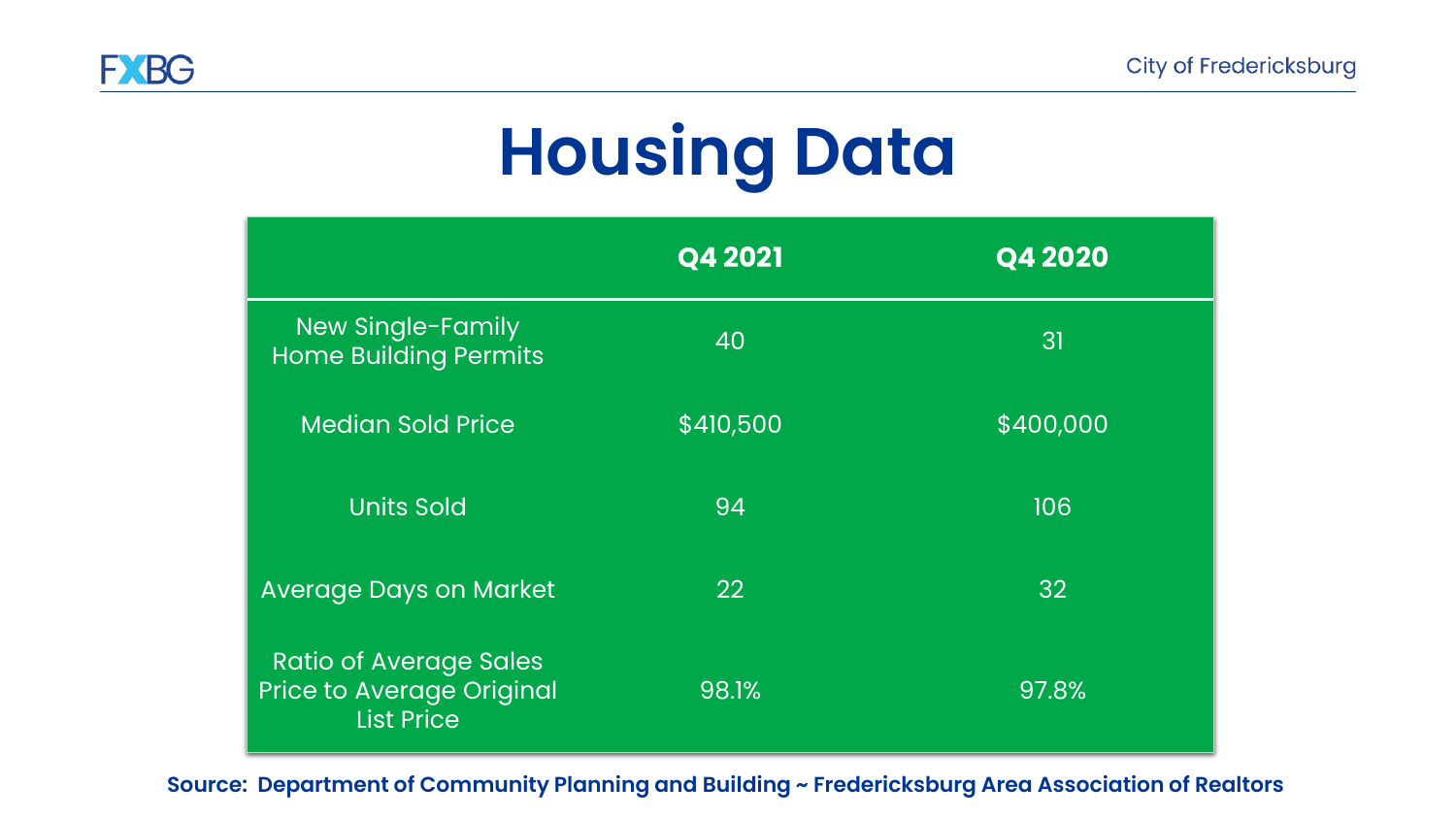

| <b>Employment Data</b> |                                      |                                                |  |  |
|------------------------|--------------------------------------|------------------------------------------------|--|--|
|                        | <b>Unemployment Rate</b><br>December | $\cdot$ 2021 ~ 3.2%<br>$\cdot$ 2020 ~ 5.4%     |  |  |
|                        | <b>Employed in City</b><br>December  | $\cdot$ 2021 ~ 13,266<br>$\cdot$ 2020 ~ 12,985 |  |  |
|                        | Labor Force<br>December              | $\cdot$ 2021 ~ 13,700<br>$\cdot$ 2020 ~ 14,062 |  |  |
|                        |                                      |                                                |  |  |

**Source: Virginia Employment Commission**